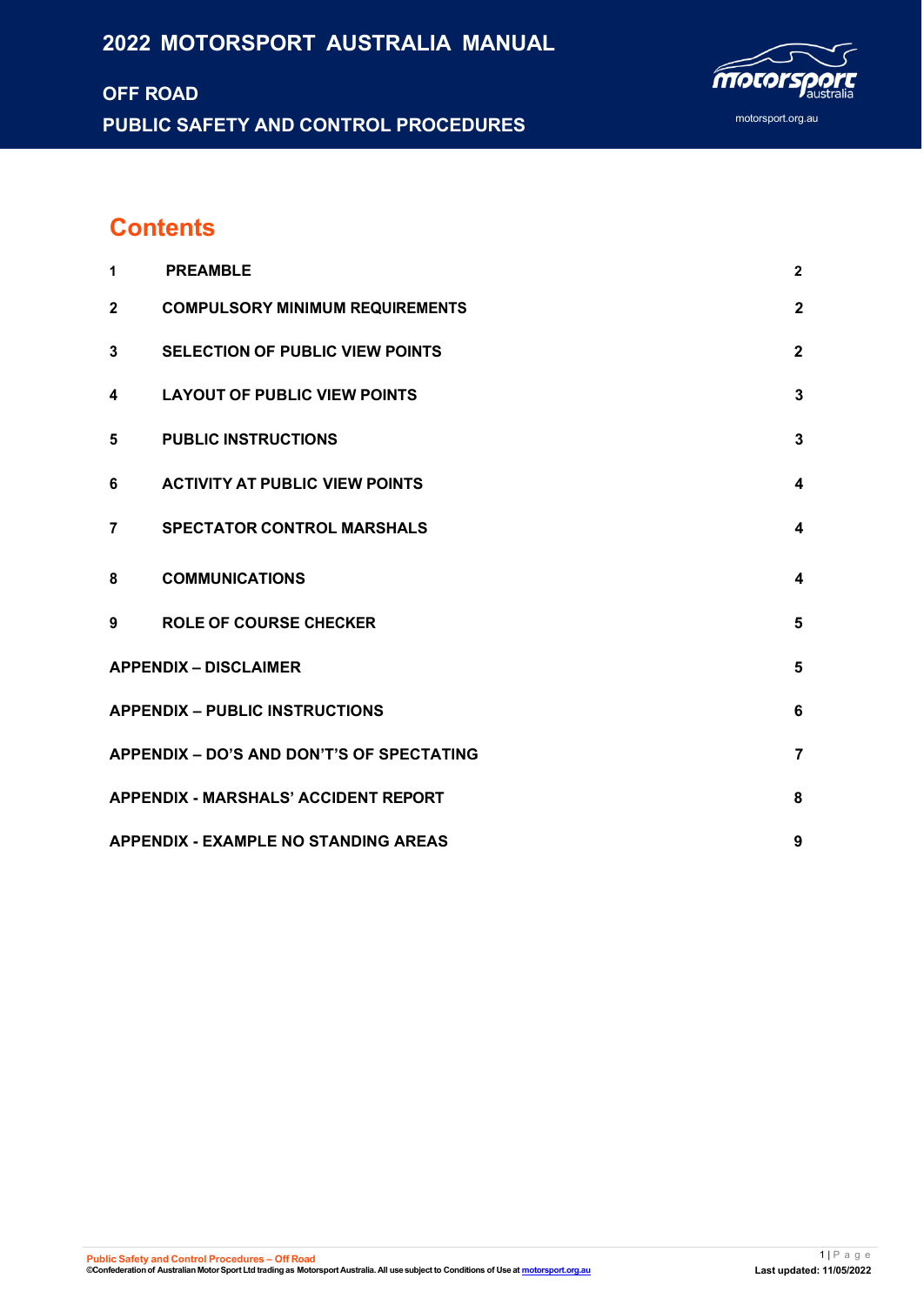

#### <span id="page-1-0"></span>**1. PREAMBLE**

*These procedures are to be applied to all off road events in accordance with the Motorsport Australia Manual Off Road Appendix.*

*These procedures are not applicable to the Finke Dessert Race which will be the subject of a standalone Spectator Management Plan approved by Motorsport Australia.*

This Public Spectator Safety Procedures – Off Road document (the Document) sets out the requirements of organisers of Off Road events in relation to the public at their events.

If the sport of Off Road is to continue to have the public attend events, be they bona fide invited public (by selling/issuing tickets, spectator guides, advertising in magazines, newspapers, web sites or television) or "friends of the sport" (service crews, friends of the competitor) then the sport has a responsibility to ensure steps are taken to provide for the safety of the public as much as possible.

The Document sets out minimum conditions which must be adhered to by organisers of all Off Road Events which are conducted under a Motorsport Australia' organising permit.

It should be noted that any person attending an Off Road Event with the express purpose to view the event, or a portion thereof is considered to be part of the "public".

This applies to service crews and other interested parties whilst they are not actually performing some other function. The requirements that apply to the public also apply to all other event attendees whilst they are viewing the event.

#### <span id="page-1-1"></span>**2. COMPULSORY MINIMUM REQUIREMENTS**

(a) Each event designated an Off Road event where crews are permitted to drive outside the provisions of normal civil traffic regulations shall provide at least one Public View Point from which the public can see off road vehicles in competition, which must conform to the minimum requirements set out in this document.

While one Public View Point is the recommended minimum required, organisers should consider the expected numbers and movements of the public, and in conjunction with the event itinerary and formulate a plan which adequately caters for safe spectating at the event.

- (b) Each designated Public View Point must be set up and equipped with a minimum of facilities as outlined in this document.
- (c) Public instructions must be issued and must conform to a minimum standard format, and include the standard disclaimer available from Motorsport Australia, together with standard advice on public safety. This advice should also be provided to residential properties through which the track runs.
- (d) Organisers must take reasonable steps to ensure that the public use the designated viewing points.

Appropriate steps to achieve this may include only publicising the official Public View Points and providing those Public View Points with facilities that make them more attractive to the public than other locations.

The purpose of this is to ensure as far as possible that the public do not put themselves in an uncontrolled and non-risk managed location and to eliminate the likelihood of accidents to the public occurring where organised help is not readily available.

While the above steps are designed to limit incidents, it is recognised that under some circumstances the public may be present in locations outside the control of the organisers, such as on private property adjacent to the track. If the Checker (for AORC Events only) or other officials identify safety issues with the location of the public, the Clerk of the Course shall consider the appropriate course of action.

- (e) Each event must designate a person who will be responsible to the Clerk of the Course for the public control procedures as outlined in this paper.
- (f) For each Public View Point, the organisers must provide two diagrams, one of the "broad area" of the location of the Public View Point, the other of the "specific" point, nominating the designated viewing area/s, public access tracks and paths, controlled public crossings (if used), direction of competitor traffic, toilet, safe parking areas etc.
- (g) Each designated Public View Point shall be subject of a targeted risk assessment (TRA).

#### <span id="page-1-2"></span>**3. SELECTION OF PUBLIC VIEW POINTS**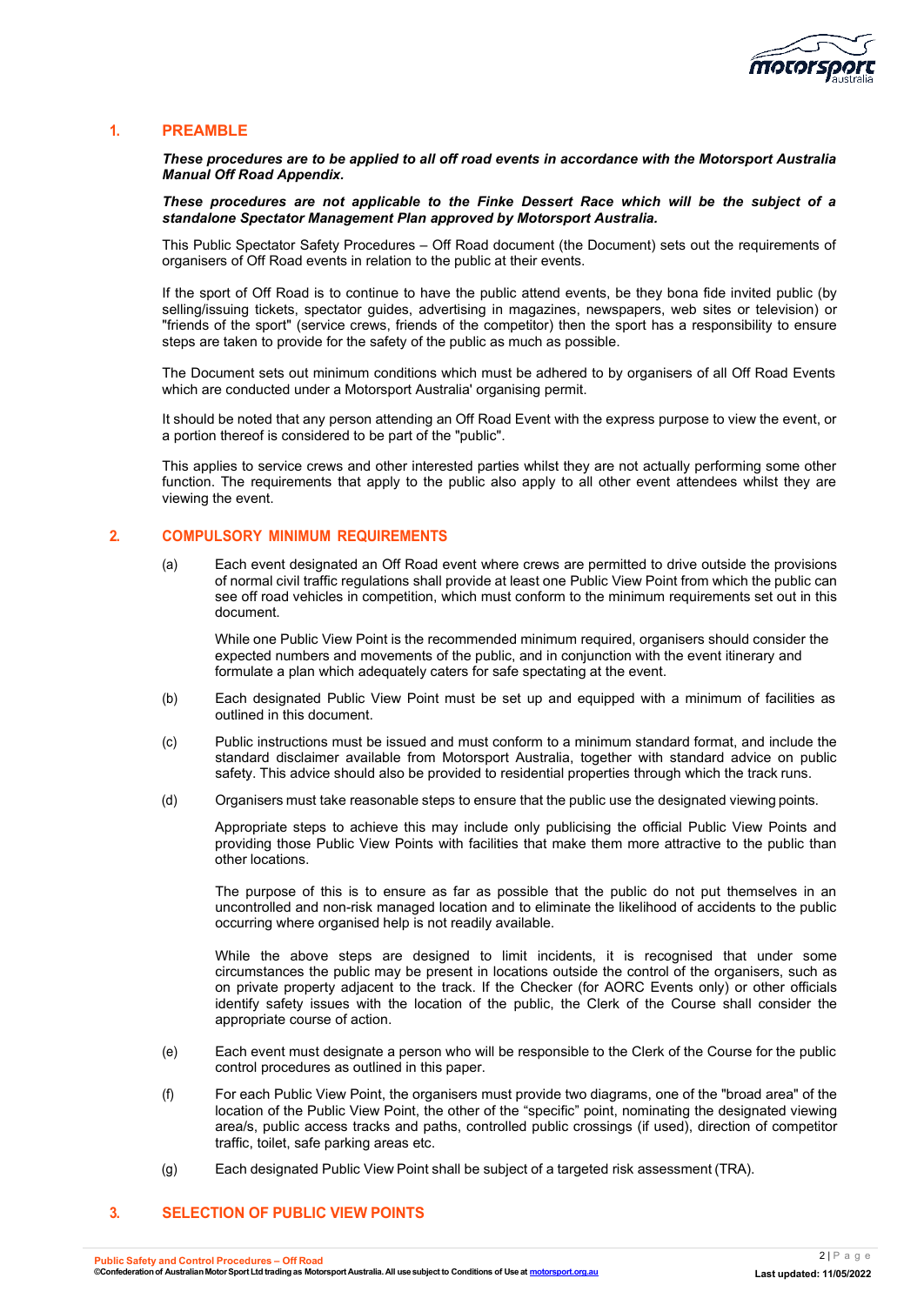

It is essential that the Clerk of the Course exercises care in selecting Public View Points. The following comments are offered as a general guide:

- (a) Safety of the public and officials/marshals is paramount.
- (b) Consider possibilities of car run off and, taking a conservative approach, avoid placement of the public in any areas considered anything other than 'highly unlikely' (As a result of using a TRA).
- (c) In selecting Public Viewing Points consider the access roads to ensure they are wide enough for cars to pass; and that the public can pull well to one side when parking; also, that there are adequate parking facilities (taking into account possible wet weather) for the type of event you are conducting.
- (d) Consider the expected numbers of the public and whether there is suitable space available for them to view the action.
- (e) Avoid having public and official traffic (Recovery, competitors, service crews etc) on the same road, particularly in opposing directions.
- (f) If an event is held close to a main road it will likely attract the public. If it is not possible to control the public appropriately, the Organisers and the Checker (for AORC Events only) should carefully consider whether the section of track should be included in the event.
- (g) Consider as carefully as possible the anticipated number of expected public at a particular point and whether the point will hold this number (for viewing, access and parking).
- (h) Provide enough Public Viewing Points, or design the course in such a way, to ensure that the public are able to see action on a relatively constant basis from official points.

#### <span id="page-2-0"></span>**4. LAYOUT OF PUBLIC VIEW POINTS**

- (a) Areas where the public are NOT to stand are to be marked by prominent signs bearing the words, "NO GO AREA", OR by another means which clearly defines areas that not for the public (i.e., different coloured tape or barriers). Appropriately identified marshals must be in or near the no go areas and should continually ensure that members of the public are not standing in those areas.
- (b) The actual public area under the organiser's control is to be marked at each end, and on both sides of the road. If members of the public venture outside this area, they will be considered to be beyond the control of the organisers. They should be discouraged from straying outside the designated area. If they have moved outside the public viewing area, they should be politely asked to return to the area under control, while explaining the reasons.
- (c) Outside the public area, they should be politely asked to return to the area under control, while explaining the reasons.
- (d) Where any town or similar section are proposing a plan of the area displaying public control and protection measures MUST be submitted to Motorsport Australia forming part of an event's safety plan prior to the event.
- (e) The Public View Point layout shall not be in conflict with the diagrams in the Attachment unless a specific risk assessment has been undertaken which details further measures or features of the terrain which will provide protection for the public from competing cars which have left the competition surface.

#### <span id="page-2-1"></span>**5. PUBLIC INSTRUCTIONS**

Some standard information must be included in printed public instructions. This will include information pointing out the dangers of standing in no go/prohibited areas; that the stage will be cancelled if instructions are not obeyed; how to park; etc. as well as the Motorsport Australia disclaimer.

Each diagram of the Public View Point is to be accompanied by a legend with all the following details included:

- (a) The road and direction of travel by competitors.
- (b) Location of bunting/tape defining the public area.
- (c) Location of any specifically no go areas.
- (d) Limits of the public area.
- (e) Controlled crossing locations (if used).
- (f) Toilet location.
- (g) First aid.

**Public Safety and Control Procedures – Off Road**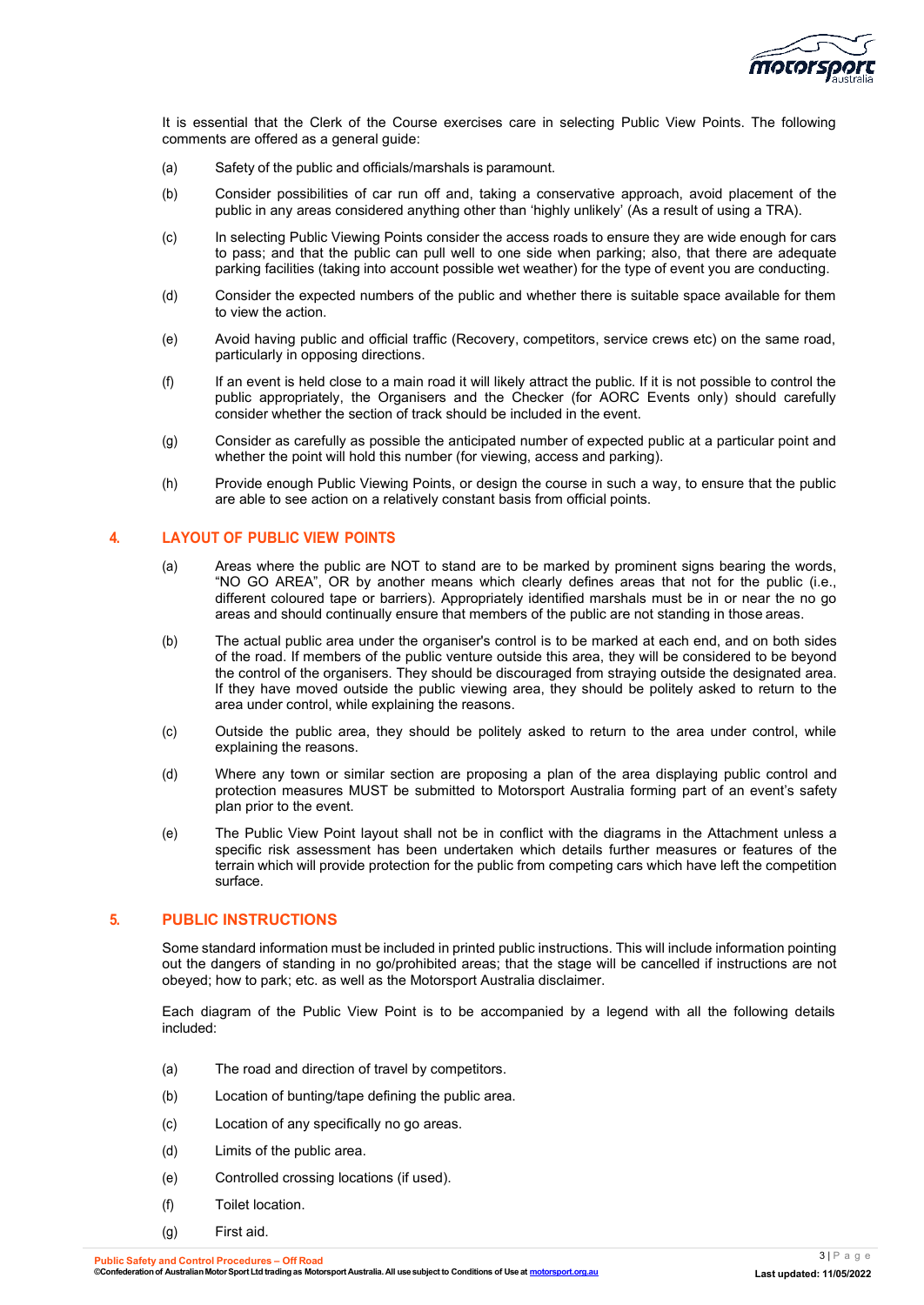

## <span id="page-3-0"></span>**6. ACTIVITY AT PUBLIC VIEW POINTS**

To ensure the Public View Point is correctly set up an accurate plan must be produced which includes at least the details outlined in the Public Instruction diagram.

- (a) An appropriate number of Spectator Marshals shall be appointed to control the number of expected spectators. Except in extraordinary circumstances, two Spectator Marshals would be the minimum number.
- (b) The Spectator Marshals must be readily identifiable. The Spectator Marshals must be equipped with at least one whistle and if the event is at night, a suitable torch.
- (c) The route to Public View Points must be clearly marked.
- (d) The area in which the public may view the off road event is to be clearly defined with bunting tape or barrier mesh.
- (e) In situations where the viewing area is on both sides of the road, the only access will be via a controlled crossing. Crossings are to be manned by only experienced marshals and it is desirable that one has a 'local' two way radio. Groups of the public will be permitted to cross the course as directed by the marshal. No crossing is permitted once a whistle or Horn has been sounded.
- (f) In the event of a race incident within the Public View Point zone, the Marshal must ensure that all members of the public remain within the point perimeters.
- (g) The Spectator Marshal in charge at each Spectator Point must be given a copy of all Authority Forms, which will be issued. This will prove the Spectator Marshal has authority.
- (h) The Spectator Marshall in charge must be provided with a quantity of "Accident / injury Report Forms", for any injury that may occur (e.g., officials, spectators etc) together with a list of emergency contacts.
- (i) The Spectator Marshal shall recommend to the Clerk of the Course to stop the section if it is believed the public control situation is "out of hand" and in their view an injury may result.
- (j) Prior to the section or event commencing, the Clerk of the Course shall confirm (possibly via the Checker in AORC Events only) that each marshal in charge is satisfied that their Public View Point is set up in accordance with the plan and is acceptable for competition conditions.

#### <span id="page-3-1"></span>**7. SPECTATOR CONTROL MARSHALS**

When there is more than one Public View Point active at one time, an event is to have a "Chief Spectator" Marshall'' who is responsible for all aspects of public control during the running of the event. In the absence of this official role the Clerk of the Course shall be deemed responsible.

Each Public View Point is to have one Marshal in charge, clearly identified as such.

The Clerk of the Course shall ensure that marshals have been briefed on their responsibilities regarding the advice they must provide to Event Command if it is believed there is a risk to the public's safety. Any communications should only be carried out by the Senior Marshal in charge at the specific point. This may be regarding either set up of a point, including questioning the safety of the initial plan, or in relation to behaviour of the public.

Spectator Marshals should be reminded that:

- (a) they are not permitted to drink or be affected by alcohol or performance impairing drugs when "on duty" (refer Drugs in Sport policy).
- (b) The use of cameras for photographing competing cars is not encouraged and likely to be incompatible with their primary responsibilities.

#### <span id="page-3-2"></span>**8. COMMUNICATIONS**

Communication between the Public View Point and Event Command or the Clerk of the Course is compulsory. This may be by two-way radio or mobile phone.

This is to ensure marshals can inform event headquarters of any issues or emergencies which in turn enables event command to alert the stage start to hold cars or dispatch emergency vehicles accordingly.

#### **9. ROLE OF COURSE CHECKER (AORC ONLY)**

The Course Checker is required to review the plan and risk assessment relating to each designated Public View Point carefully.

They are the first independent person responsible to Motorsport Australia to view the event and has the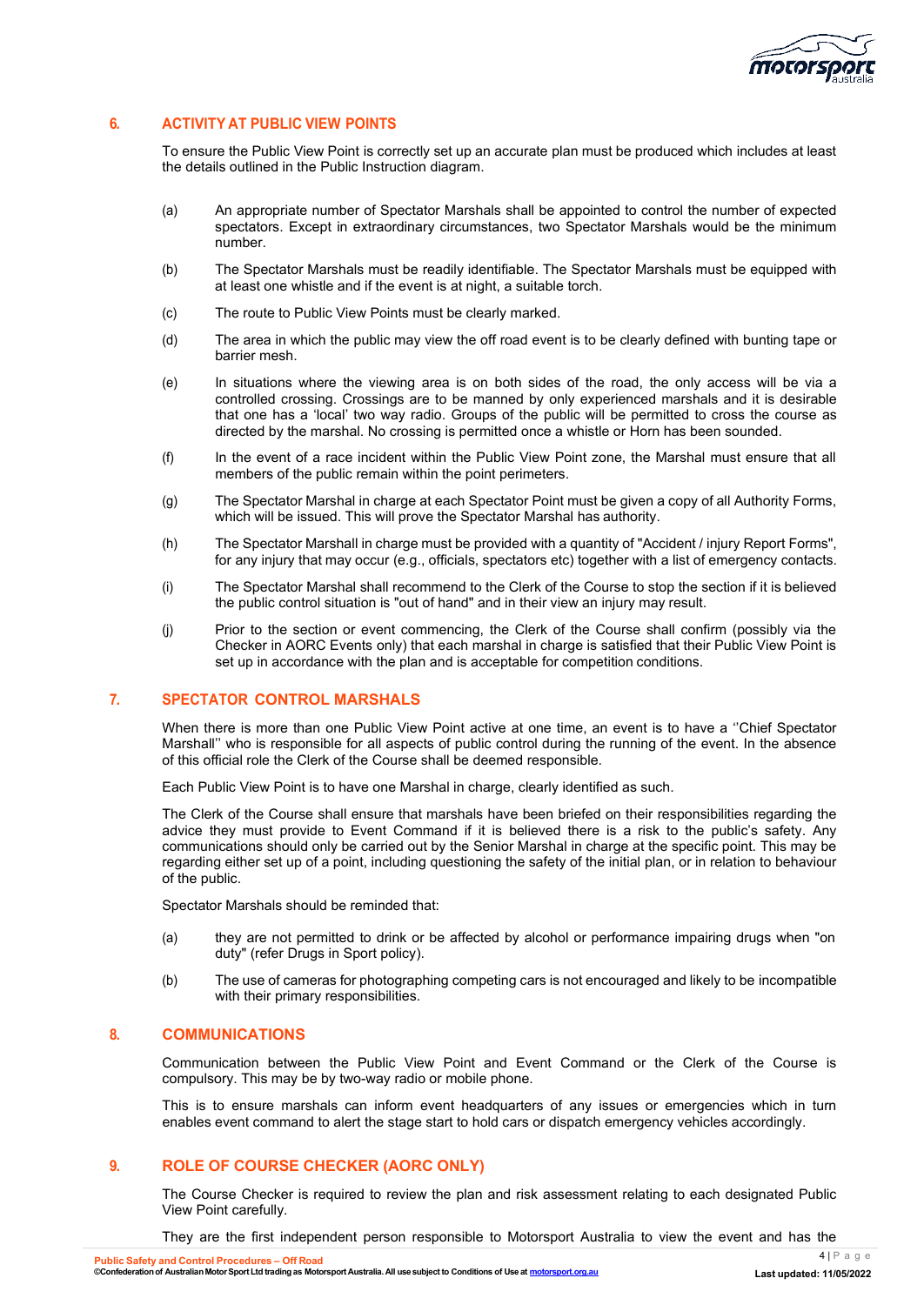

appropriate power to require changes to the Clerk of the Course's plan.

If the Course Checker and the Clerk of the Course are unable to resolve differences, then the Course Checker must discuss any problems with the Motorsport Australia Event Manager (national level and above).

## <span id="page-4-0"></span>**APPENDIX - PUBLIC INSTRUCTIONS**

The following is the minimum requirement for public instructions for any event.

#### **All off road events must prominently display the disclaimer below at Public View Points and this message must be included in all public instructions.**

#### **DISCLAIMER**

Motorsport Activities are inherently dangerous recreational activities and there is significant risk of injury, disability or death. If you do not wish to be exposed to such risks, then you should not attend at or participate in Motorsport Activities.

WARNING: If you participate in these activities your rights to sue the supplier under the Competition and Consumer Act 2010 (Cth)\* if you are killed or injured because the activities were not supplied with due care and skill or were not reasonably fit for their purpose, are excluded, restricted or modified in the way set out in or on this sign.

In exchange for being able to attend or participate in the Motorsport Activities, you agree:

- to **release** the Confederation of Australian Motor Sport Ltd trading as Motorsport Australia (**Motorsport Australia**) and the **Entities\*\*** to the extent that any or all of them are providing recreational services from all liability for:
	- a) your **death**;
	- b) any **physical or mental injury** (including the aggravation, acceleration or recurrence of such an injury);
	- c) the contraction, aggravation or acceleration of a **disease**;
	- d) the coming into existence, the aggravation, acceleration or recurrence of any other **condition, circumstance, occurrence, activity, form of behaviour, course of conduct or state of affairs**:
		- i. that is or may be harmful or disadvantageous to you or the community; or
		- ii. that may result in harm or disadvantage to you or the community,
		- howsoever arising from your participation in or attendance at the Motor Sport Activities;
- to indemnify and hold harmless and keep indemnified Motorsport Australia and each of the Entities to the maximum extent permitted by law in respect of any claim by any person; and
- to attend at or participate in the Motorsport Activities at your own risk.

NOTE: The change to your rights, as set out in or on this sign, does not apply if your death or injury is due to reckless conduct on the supplier's part.

**"Motorsport Activities"** means any motorsport activities or recreational services which are permitted or approved by Motorsport Australia.

**"Reckless Conduct"** means conduct where the supplier of the recreational services is aware, or should reasonably have been aware, of a significant risk that the conduct could result in personal injury to another person and engages in the conduct despite the risk and without adequate justification. See section 139A of the Competition and Consumer Act 2010.

\* Please note that in Victoria and South Australia, similar warnings and statutory guarantees apply under The Australian Consumer Law and Fair Trading Act 2012 (Vic), The Australian Consumer Law (Vic), The Australian Consumer Law (SA) and the Fair Trading Act 1987 (SA).

\*\* A full list of Motorsport Australia associated entities can be viewed at [motorsport.org.au](http://www.motorsport.org.au/)

#### **Minimum size A3**

\*Please refer to Motorsport Australia web site to ensure this disclaimer is current at the time of your event.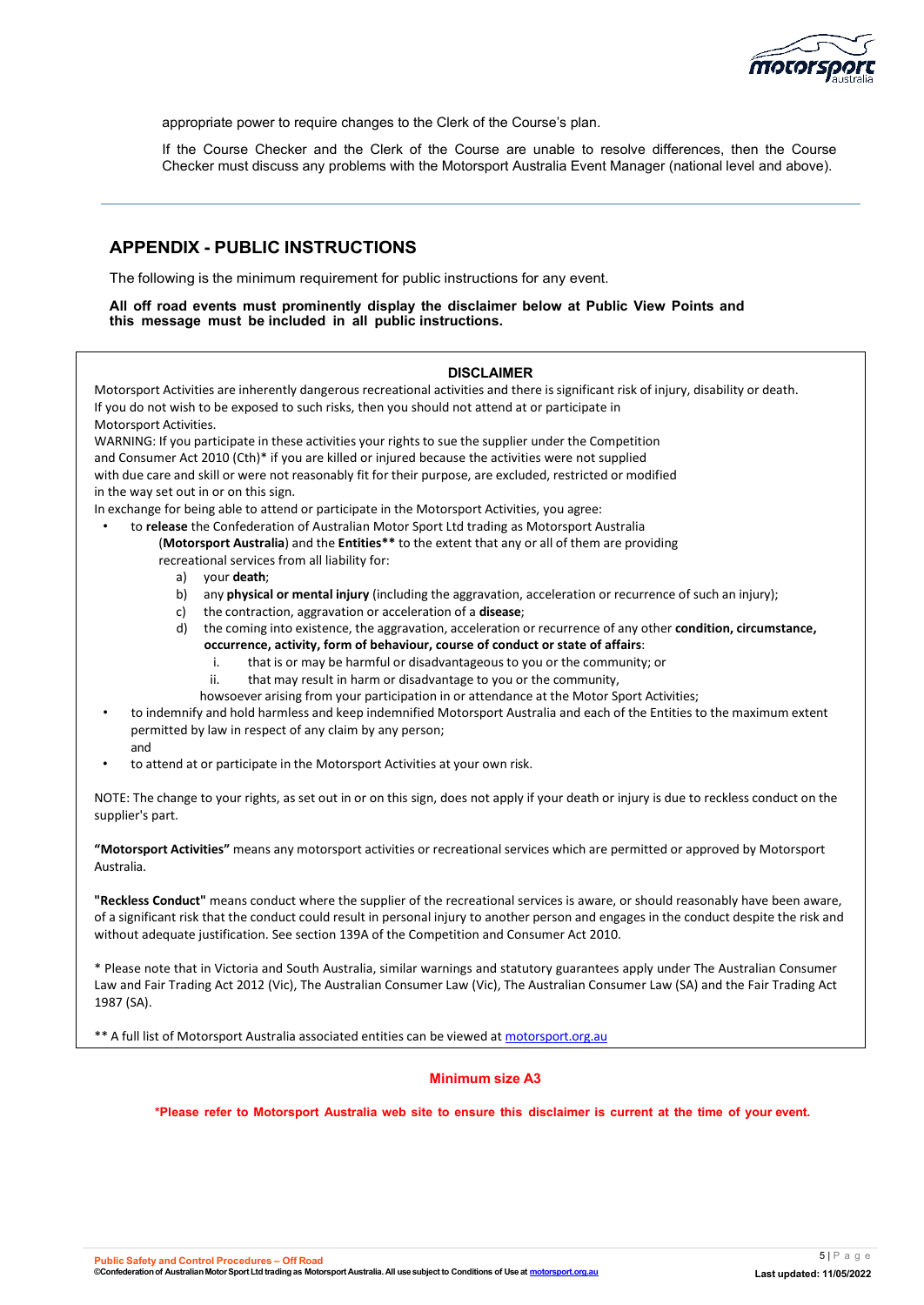

The standard information used on the following pages must be included in all written advice to the public.

## <span id="page-5-0"></span>**STANDARD TEXT FOR INCLUSION IN ALL PUBLIC INSTRUCTION PUBLICATIONS**

# **PUBLIC INSTRUCTIONS** (Please Read)  $\mathbf{1}$ Public are directed to view the cars whilst standing within the markers indicating the limits of the controlled public area - viewing outside those areas indicated is prohibited. 2 Public must not stand in prohibited areas, and must at all times stand behind the bunting or barriers which mark the public area. 3 The instructions of the Spectator Marshals must be obeyed. The Spectator Marshall has the power to have a stage postponed until the Public View Point is controlled to his / her satisfaction. It is prohibited to ignore the public instructions and find your own way around. Not only is there a  $\overline{4}$ danger of meeting up with an oncoming off road vehicle, but many roads have wash-aways, collapsed bridges, etc. which are potentially hazardous for the driver. The main public route has been surveyed and is safe.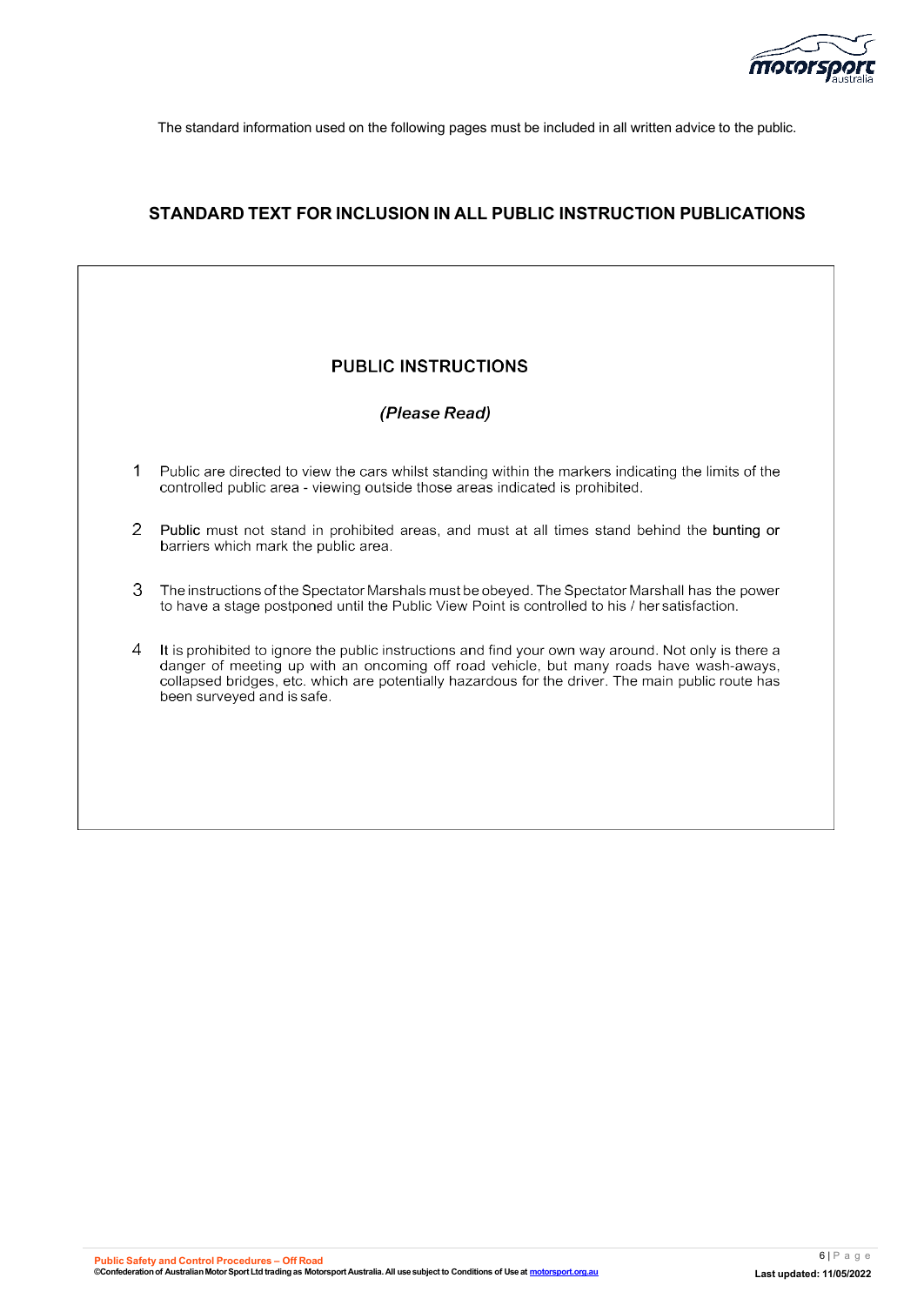

# **STANDARD TEXT FOR INCLUSION IN ALL PUBLIC INSTRUCTION PUBLICATIONS**

## **DO'S AND DONT'S OF SPECTATING**

#### **(Please read)**

- 1. Cars under competition conditions can lose control and leave the defined road at any time. Do not stand in any areas which are not authorised or which are contrary to the advice of the organisers and officials/marshals.
- 2. Be prepared. Weather wise, bring hats, ground cover, sun screen and protection in case of rain or cold weather. Food and drink outlets may be provided at the Public View Point (refer to public instructions), but if not, ensure you have some of your own food and drinks available.
- 3. Park your car sensibly so that it will not obstruct emergency vehicles, competitors, service crews or other members of the public. In all cases obey parking instructions given by supervising officials. It is usually best to park your car facing the way out.
- 4. Do not try to emulate off road drivers. Remember that if you give cause for complaint it will reflect badly on the event and the sport as a whole. Drive carefully both to and from Public Viewing Areas, and be ready to give way if necessary on narrow stretches of road.
- 5. Please do not take dogs or young children to Public View Points. If you have to, make sure they are completely under your control and please make sure that animals and children do not get in the way of competing cars or mechanics or officials when they are working.
- 6. Do not light fires or smoke in the forests. Do not smoke near a car that is being serviced orrefueled.
- 7. At all times keep clear of controls, including from the timing marker to the control area. If control officials ask you to move, please help them by doing so - remember they have a job to do which can be difficult enough as it is. If you do want to see a control point in action, remember to stand well back from the control area.
- 8. Take your entire litter home with you it is handy to have a bag or carton in your boot. Cans and paper do not help beautify our forests.
- 9. At service points do not crowd mechanics when they are working. They would not appreciate it. Neither will you if someone drops a wheel or a sump guard on your foot!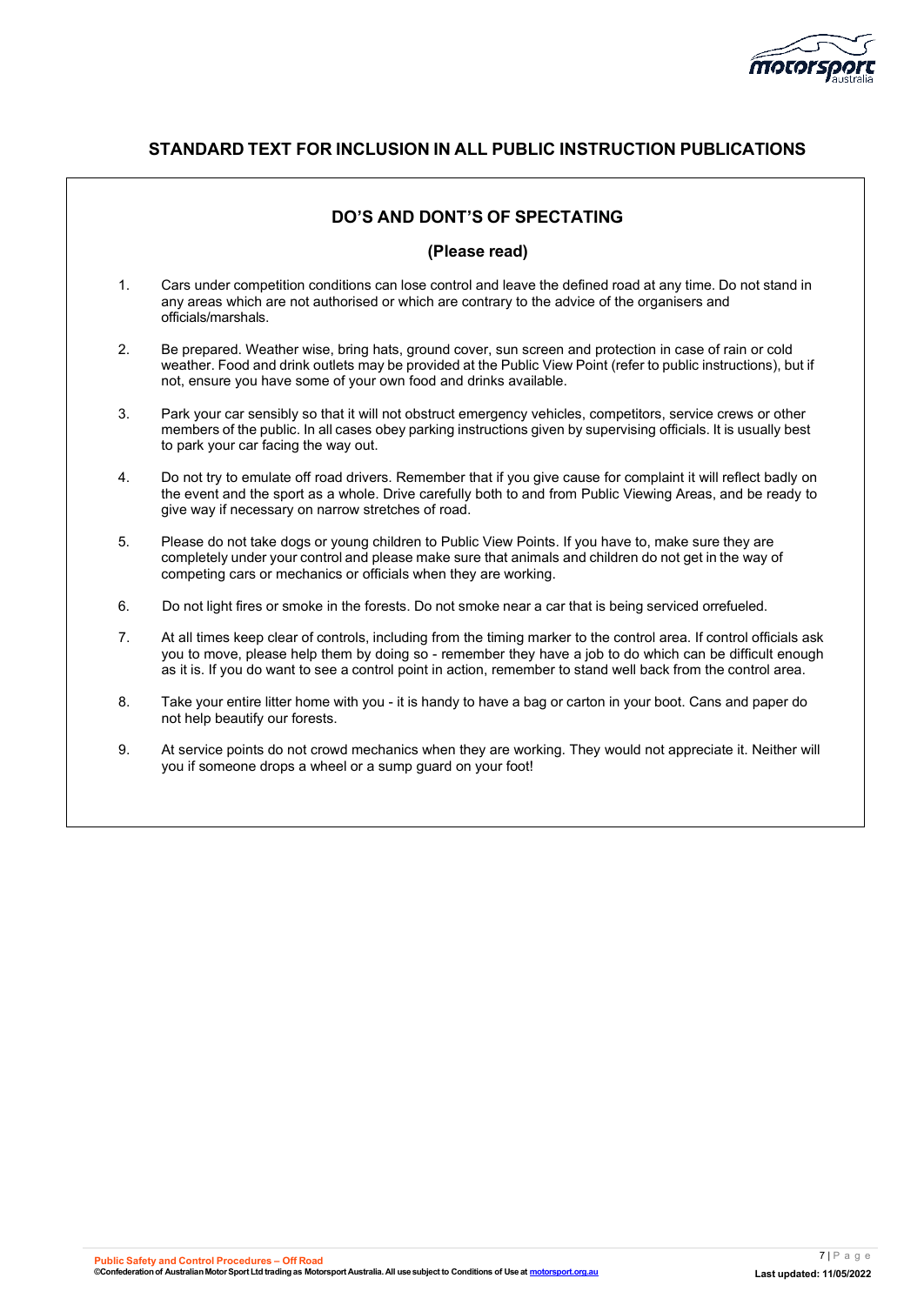

A copy of the Marshals' Accident Appraisal Report Form must be given to all control and Spectator Marshals.

<span id="page-7-0"></span>

|                                                                          | <b>MARSHALS' ACCIDENT REPORT</b>                                                                                                   |  |  |  |
|--------------------------------------------------------------------------|------------------------------------------------------------------------------------------------------------------------------------|--|--|--|
| (For use in radio transmission to the Clerk of the Course/Event Command) |                                                                                                                                    |  |  |  |
|                                                                          | Please follow this sequence when reporting an accident.                                                                            |  |  |  |
| Speak slowly and remain calm - don't shout into the radio microphone.    |                                                                                                                                    |  |  |  |
| 1.                                                                       | Who is calling? (name, status.)                                                                                                    |  |  |  |
| 2.                                                                       | Where are you calling from? (section, distance, Public View Point.)                                                                |  |  |  |
| 3.                                                                       | What is the nature of the incident and are there any injuries? (briefly.)                                                          |  |  |  |
| 4.                                                                       | How many vehicles/people areinvolved?                                                                                              |  |  |  |
| 5.                                                                       | Are any people trapped?                                                                                                            |  |  |  |
| 6.                                                                       | Is there a fire?                                                                                                                   |  |  |  |
| 7.                                                                       | Can you handle the situation or do you need help?                                                                                  |  |  |  |
| 8.                                                                       | Is there a need to halt the stage?                                                                                                 |  |  |  |
|                                                                          | Then answer these very important medical questions, in relation to each injured<br>person.                                         |  |  |  |
| 1.                                                                       | Is the person conscious? (Yes /No)                                                                                                 |  |  |  |
| 2.                                                                       | If conscious, is he/she aware orconfused?                                                                                          |  |  |  |
| 3.                                                                       | Is their breathing: normal (and patient talking) / noisy / or absent?                                                              |  |  |  |
| 4.<br>5.                                                                 | Is the patient bleeding? If so, from where? How much? (Slow trickle, spurting.)<br>Is there obvious injury? If so, what and where? |  |  |  |
| 6.                                                                       | Other problems? (e.g. vomiting, fits, etc.)                                                                                        |  |  |  |
|                                                                          | <b>REMEMBER - BE CALM, SPEAK SLOWLY AND CLEARLY!</b>                                                                               |  |  |  |
|                                                                          | <b>YOUR ACTIONS MAY SAVE A LIFE!</b>                                                                                               |  |  |  |
|                                                                          |                                                                                                                                    |  |  |  |
|                                                                          |                                                                                                                                    |  |  |  |
|                                                                          |                                                                                                                                    |  |  |  |
|                                                                          |                                                                                                                                    |  |  |  |
|                                                                          |                                                                                                                                    |  |  |  |